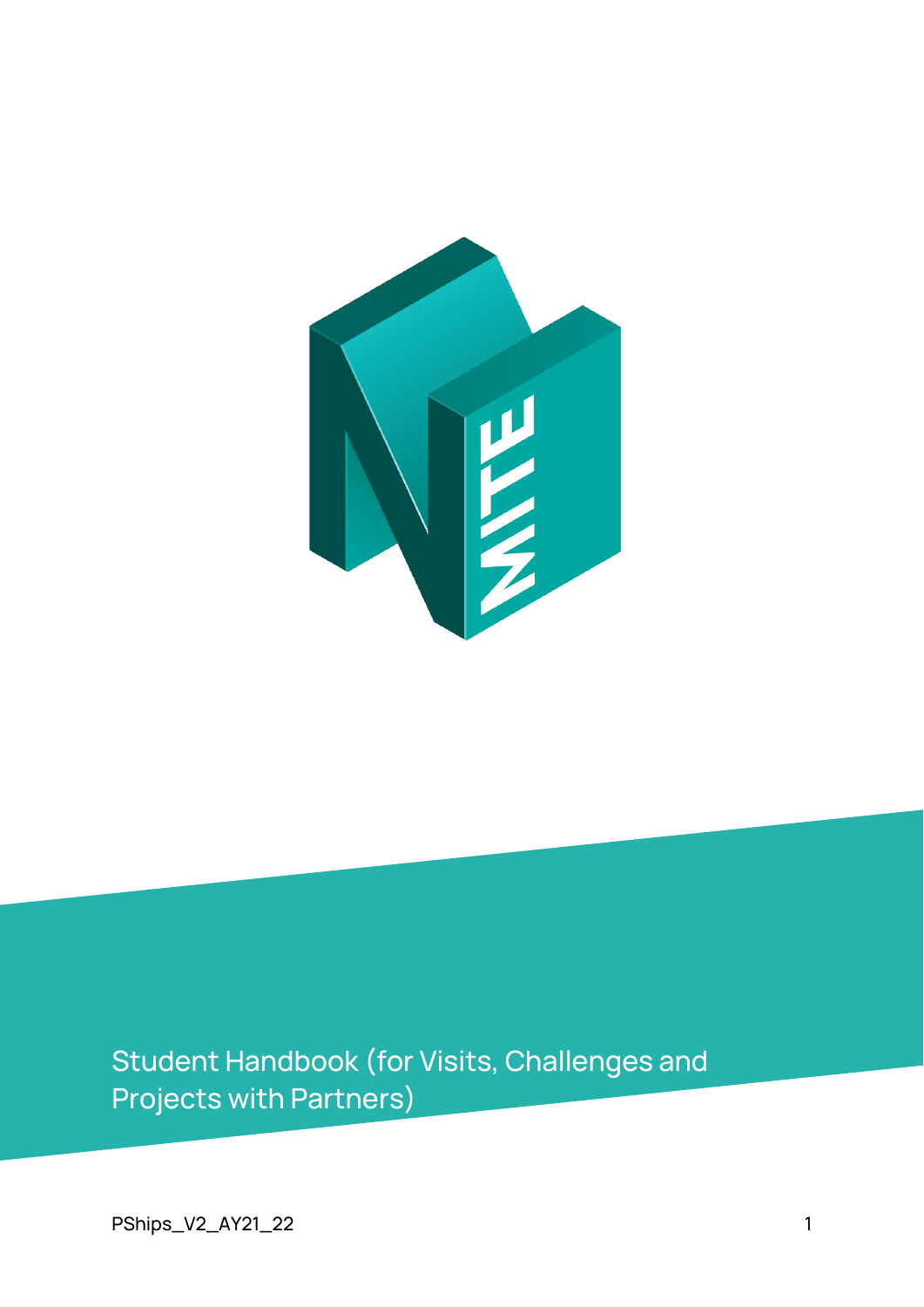

# Contents

| 1. |                                                               |  |  |  |  |  |  |
|----|---------------------------------------------------------------|--|--|--|--|--|--|
|    |                                                               |  |  |  |  |  |  |
|    |                                                               |  |  |  |  |  |  |
| 3. | Preparation for your Challenges and Project Work with Partner |  |  |  |  |  |  |
|    |                                                               |  |  |  |  |  |  |
| 4. |                                                               |  |  |  |  |  |  |
|    |                                                               |  |  |  |  |  |  |
|    |                                                               |  |  |  |  |  |  |
|    |                                                               |  |  |  |  |  |  |
|    |                                                               |  |  |  |  |  |  |
|    |                                                               |  |  |  |  |  |  |
|    |                                                               |  |  |  |  |  |  |
|    |                                                               |  |  |  |  |  |  |
|    |                                                               |  |  |  |  |  |  |
|    |                                                               |  |  |  |  |  |  |
|    |                                                               |  |  |  |  |  |  |
|    |                                                               |  |  |  |  |  |  |
|    |                                                               |  |  |  |  |  |  |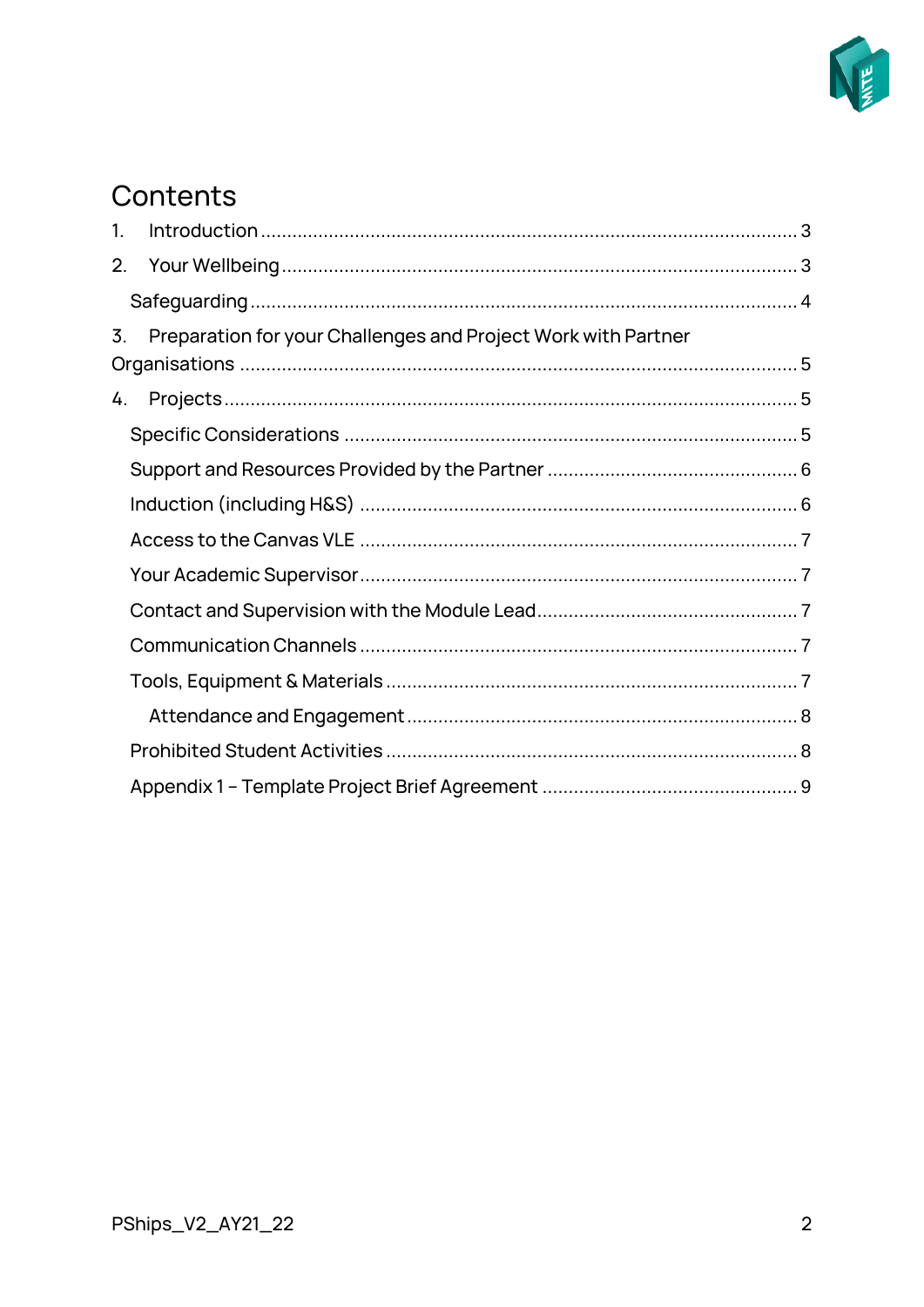

# <span id="page-2-0"></span>1. Introduction

The New Model Institute for Technology and Engineering (NMITE) considers learning from external Partner companies to be an essential element in the delivery of its organisational objectives.

During the programme you will work on demanding engineering challenges for extended periods. These challenges will be completed as individual projects. Typically, the project will be undertaken with an Employer or Community Partner in a professional engineering context and address an industrial or social need. In addition you will need to draw upon, synthesise and apply prior learning, and to acquire new, advanced knowledge in relevant areas, primarily by self-directed and interdependent learning. Wider considerations will be needed and, depending on the nature of the challenge, will include a combination of ethical, sustainable, cultural, social, commercial and financial considerations. The project also aims to further develop your professional skills in areas such as engineering communication (written and spoken) and project management.

This Handbook has been written to provide you with information about the processes and procedures involved in your work with one of NMITE's Partners – most usually a site visit and/or project work - to ensure everything runs smoothly.

It should be read in conjunction with your main NMITE Student Handbook and the MEng Integrated Engineering Programme Handbook.

# <span id="page-2-1"></span>2. Your Wellbeing

NMITE is committed to promoting a diverse and inclusive community – a place where everybody can be themselves and succeed on merit.

As an organisation, we have core cultural elements that we choose to make a priority, specifically: Equality Focussed; Inclusive; Respectful; Creative; Honest; and Non-Judgemental.

We work hard to ensure that all staff and students engage in these behaviours and embrace the evolution of NMITE and support active lifelong learning, setting a standard for better approaches to learning for all. We want to openly engage and work with Partners to support an economic, social and educational ecosystem – this has been recognised in our achievement of a Gold Employer Recognition Award from the Armed Forces Covenant.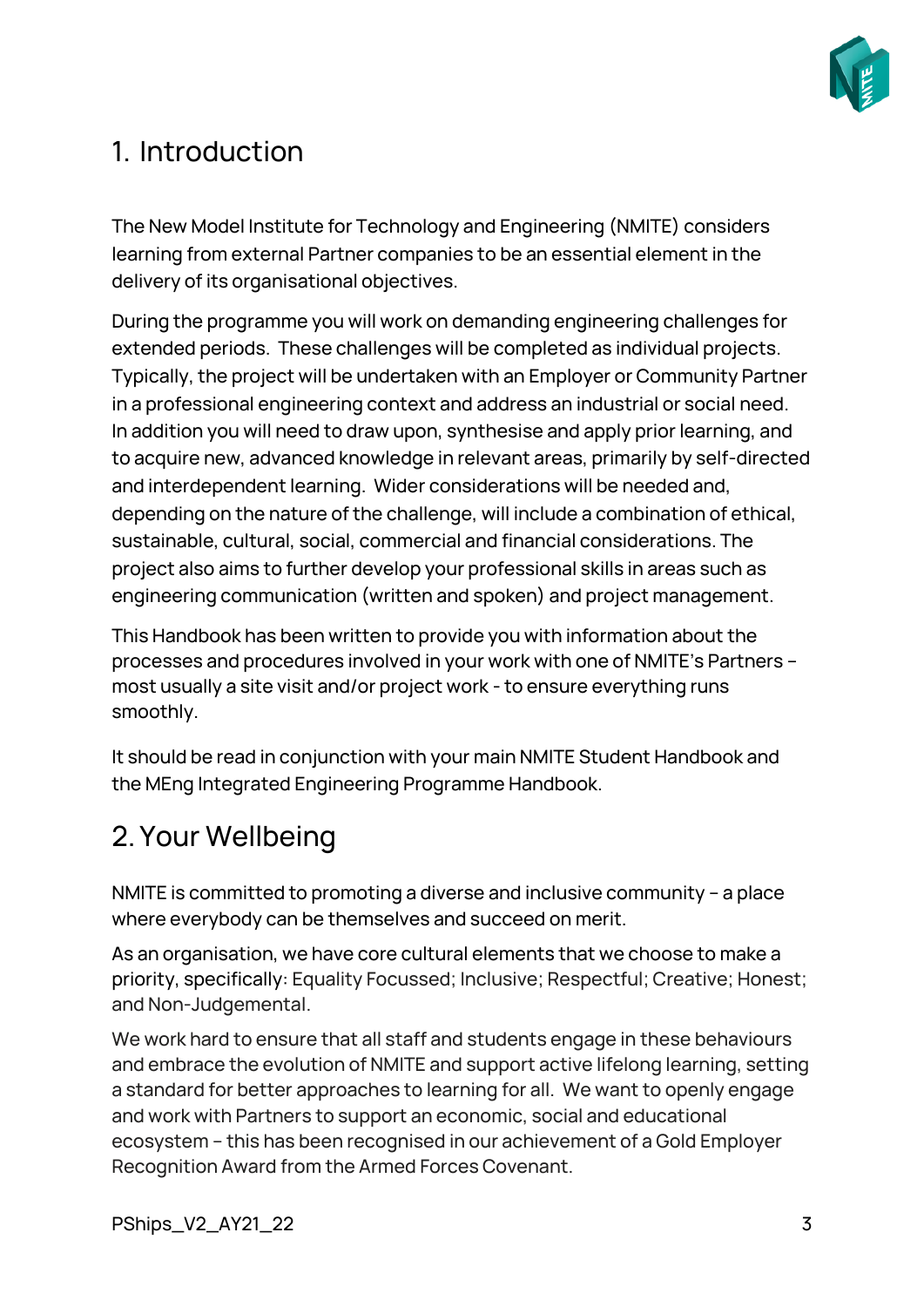

NMITE takes seriously all reports of discrimination, harassment or bullying from all members of the NMITE community and any concerns arising during your work with our Partners should be notified to our Academic Registrar, [Registrar@nmite.ac.uk](mailto:Registrar@nmite.ac.uk)

# <span id="page-3-0"></span>Safeguarding

Safeguarding: is of paramount importance at NMITE, we are committed to the safeguarding of all our community at all times, wherever they may be located.

Whilst you are away from NMITE's premises there may be occasion(s) when you have a concern about a fellow student's wellbeing/safety, or when a fellow student discloses some personal information to you.

This type of information can include, but is not limited to any concerns in regard to:

- i. A suspicion or allegation of abuse; abuse can encompass, but is not limited to, psychological, physical, sexual, financial, or emotional.
- ii. Domestic and or sexual violence and abuse between those aged 16 or above who are or have been intimate partners or family members regardless of gender or sexuality.
- iii. Hate Crime

Please remember that your colleague has chosen you to make the disclosure to, and it is important that you react calmly, listen to what the student is saying, do not attempt to probe or investigate and do not promise confidentiality. Reassure them that you will only disclose the information to NMITE's Designated Safeguarding Lead DSL) or Designated Safeguarding Officer (DSO) and contact us immediately.

DSL: Sam Lewis, HR Director (People and Culture)

Email: Samantha.lewis@nmite.ac.uk

Telephone: 01432 804534

or, in her absence,

DSO: Mary Kenyon-James – Head of Student Experience; Tel: 01432 804545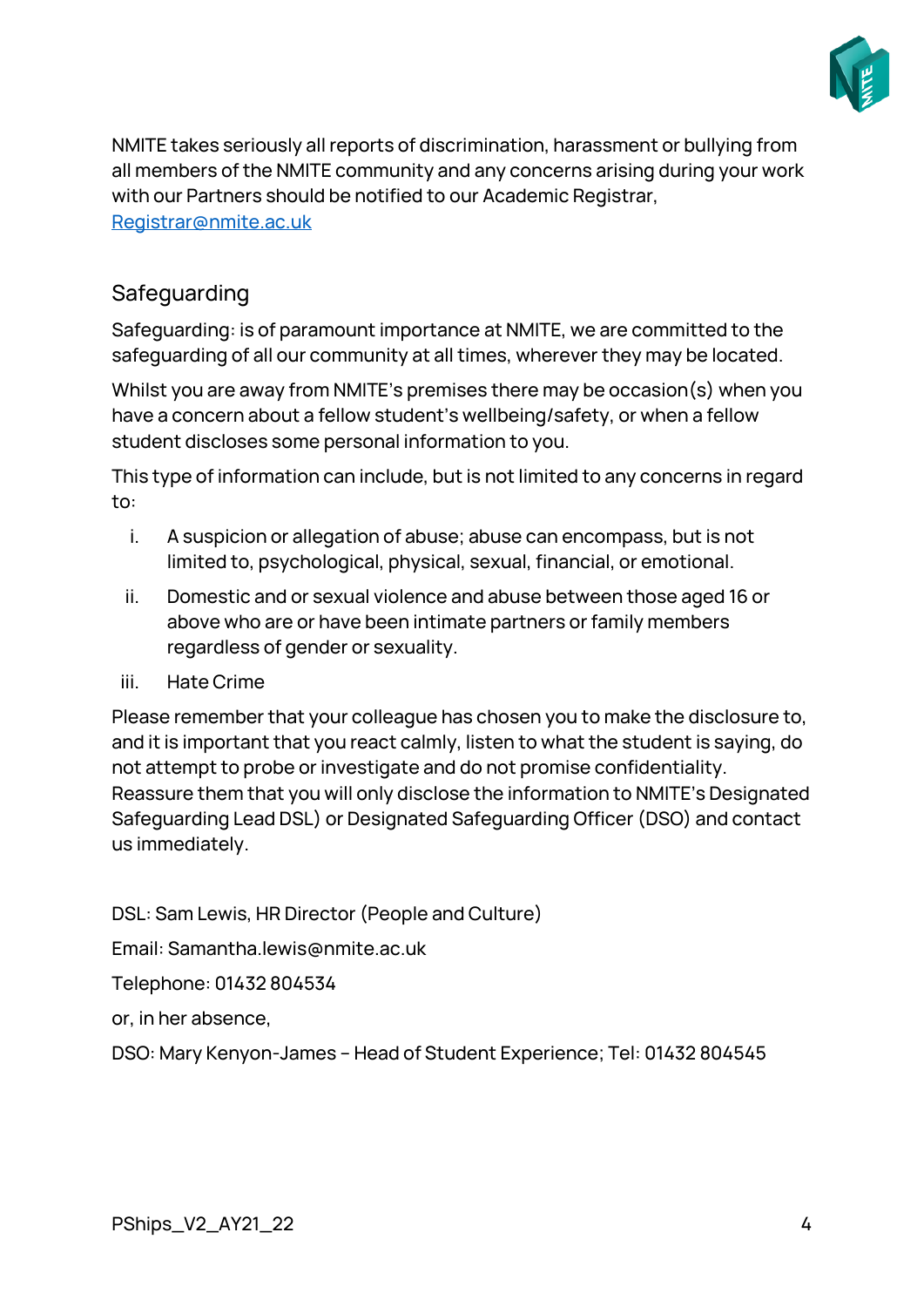

# <span id="page-4-0"></span>3. Preparation for your Challenges and Project Work with Partner Organisations

The Partnerships Team will facilitate finding suitable Employer Partners for you to work with during your Challenges and Master's Project.

Once you have decided on some options, you must meet with Module Lead to ensure your proposed location and the corresponding project enable you to meet the required learning outcomes of the Module. You may wish to obtain advice from your Personal Tutor too.

After receiving approval from the Module Lead, you should work with Partnerships to determine the correct point of contact and to make an introduction with the selected Partner. Contact with the Partner should be made no later than one month before the start of the individual project/challenge Module.

Your Module Lead needs to approve your proposed work and you'll be required to complete the Project Brief Agreement. This form requires that you, the Partner, and NMITE agree to the requirements, roles, and responsibilities of the project.

A new form must be completed for each new project.

# <span id="page-4-1"></span>4.Projects

The Project Brief Agreement requires you to summarise your proposed project, describe the context of work with the Partner, and explain how it will help you achieve the learning outcomes required in the Module.

You must specify your required attendance at the Partner site.

You must describe what you and the Partner agree will be the project deliverables. All work with your host Partner organisation will be an integral and assessed part of your project and the deliverables will therefore be required to demonstrate your learning. Ensure that both the Partner and the Module Lead agree to these.

### <span id="page-4-2"></span>Specific Considerations

If you have additional requirements arising from a disability or a long-term health condition which you feel may impact upon your ability to fully engage with any challenge and/or project, you should contact Student Support Services to discuss your support needs as soon as possible[. studentsupport@nmite.ac.uk](mailto:studentsupport@nmite.ac.uk)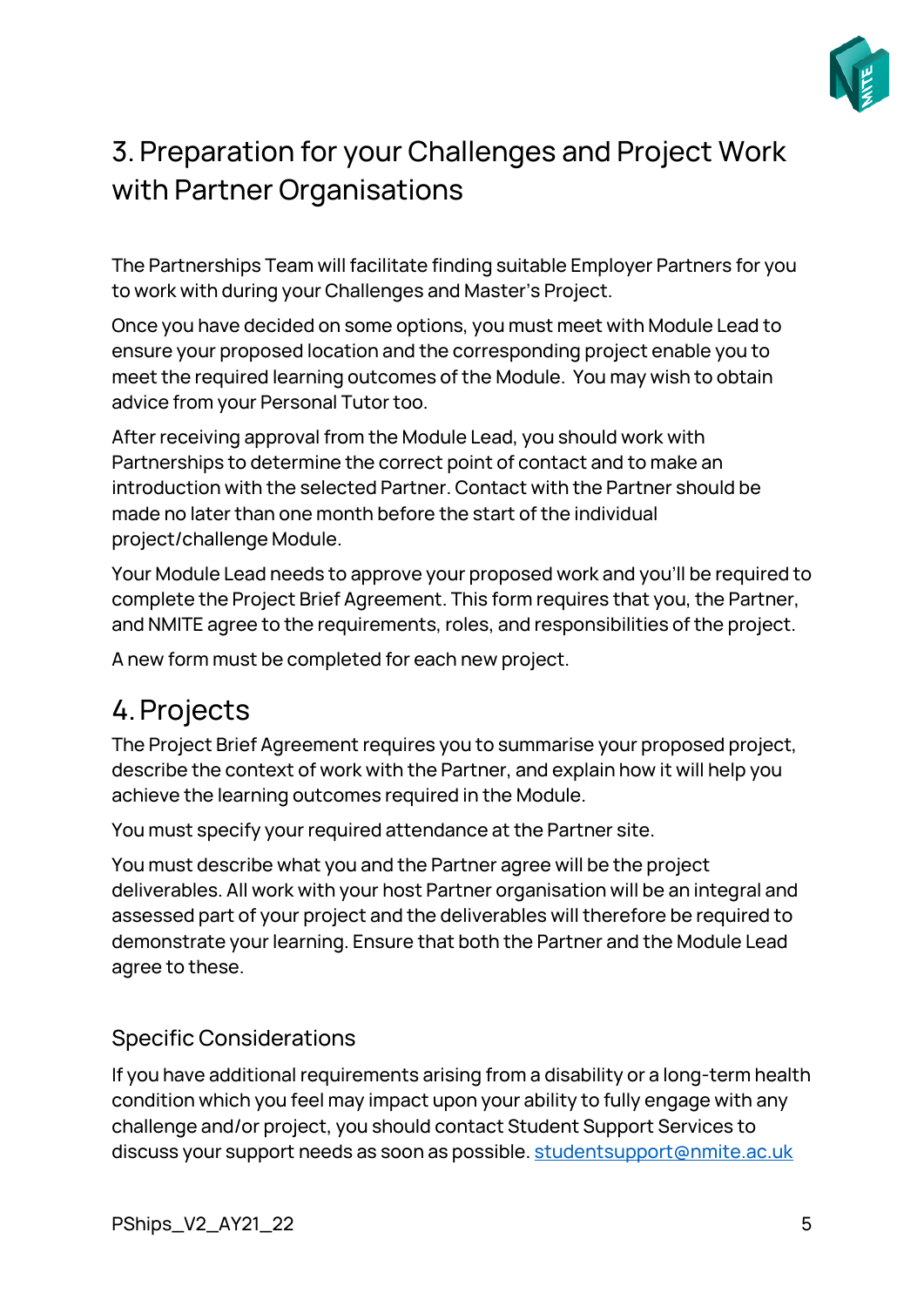

# Being an NMITE Student

Wherever you are working during your challenges/projects, you remain a student of NMITE. This means you always have a responsibility to act professionally to both the Partner and to NMITE. You are an ambassador. You are NMITE.

- Abide by all workplace regulations and practices of the Partner, including those related to Health and Safety, absence management and holidays, and confidentiality.
- Dress and behave appropriately for the workplace.
- Engage with all reasonable opportunities for development during your placement.
- Keep records of your work and achievements so that you can reflect upon the skills you develop and gain during future academic assignments.

NMITE maintains overall responsibility for, and continues to support, our students while away from campus and commits to preserve your safety and wellbeing at all times.

You remain enrolled at NMITE and are therefore subject to NMITE Regulations, (including disciplinary procedures). You will have continued access to services whilst you are working with Partner organisations (including the Library and Student Support Services), and you should not hesitate to contact us if you have any concerns at any time.

### <span id="page-5-0"></span>Support and Resources Provided by the Partner

The Partnerships Team will have ensured that your Partner organisation has appropriate support and resources for you during your work there.

If any problems arise, contact your Personal Tutor in the first instance who will be able to advise you on the best course of action.

# <span id="page-5-1"></span>Induction (including H&S)

At the beginning of your project, you will receive an induction covering your Partner's Health and Safety policies, amongst other regulations in the workplace.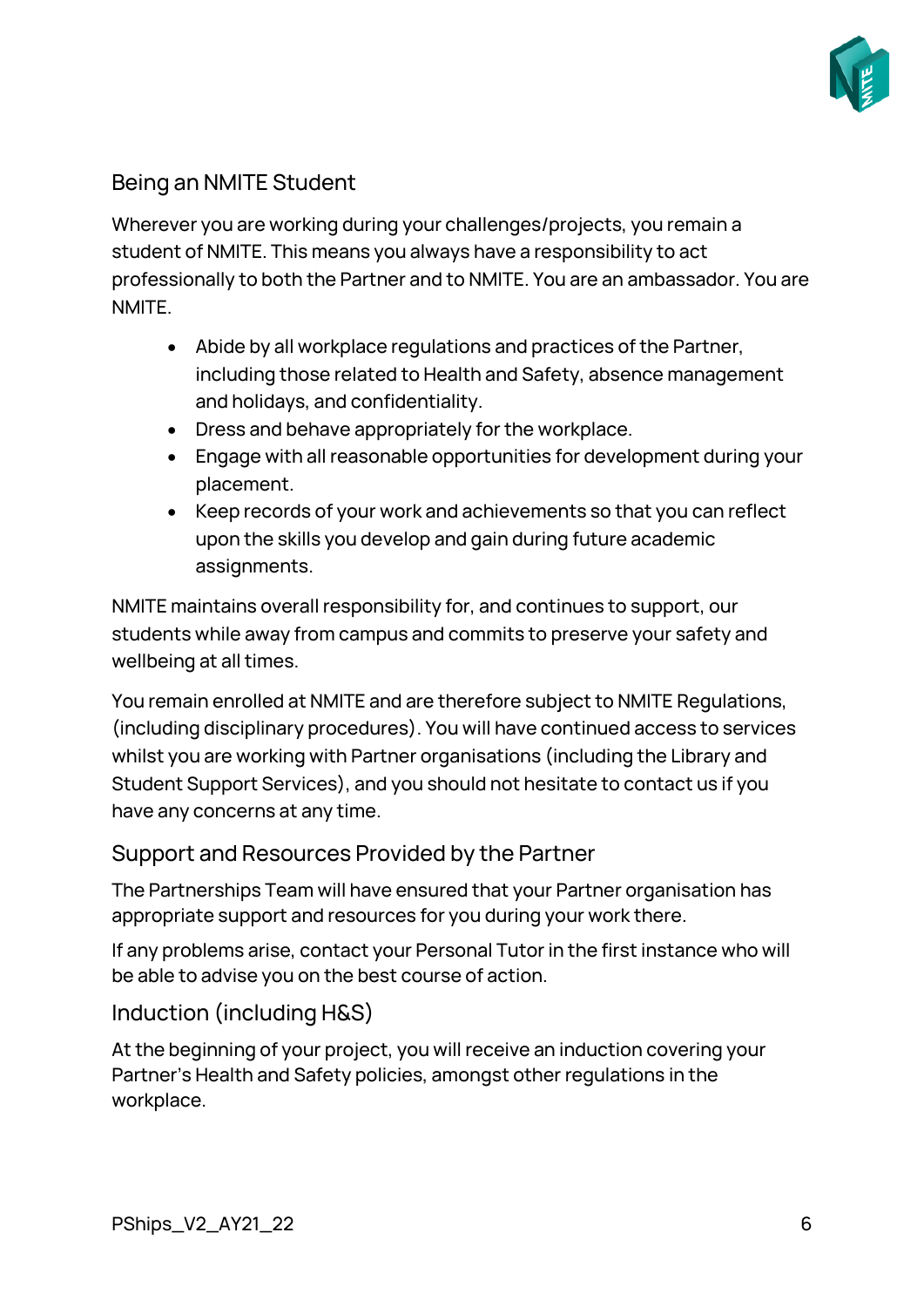

These procedures will cover a wide scope of areas providing information on who to contact if you are ill, how to report an accident in the workplace, and what you may or may not do in the working environment.

A Risk Assessment must be conducted for each of your challenges/projects in conjunction with the host Partner organisation.

### <span id="page-6-0"></span>Access to the Canvas VLE

You will be required to continue accessing Canvas throughout you programme of study. Not only will it keep you updated on your Module, but you can also use it to communicate with the Module Lead.

#### <span id="page-6-1"></span>Your Academic Supervisor

Your academic supervisor will normally be your Personal Tutor but may be another member of academic staff if more appropriate for your area of work – particularly during the Master's Project.

You will be required to communicate with your named supervisor on at least a weekly basis to ensure that your work is progressing as planned. This may be via the VLE, email, telephone or face to face. Your supervisor will record the dates of these communications and summarise what is communicated on the VLE.

#### <span id="page-6-2"></span>Contact and Supervision with the Module Lead

Liaise with your Module Lead to arrange a suitable time for workplace visits or appropriate alternatives. You will receive clear information from your Module Lead about academic expectations related to any aspects of off-site working.

### <span id="page-6-3"></span>Communication Channels

You must continue to check your NMITE email account and Canvas notifications, responding to all communications from your Module Lead, Personal Tutor, and Student Support Services promptly. You must also notify your Module Lead and Partner of any problems that arise as soon as possible so that they can be addressed without delay.

### <span id="page-6-4"></span>Tools, Equipment & Materials

Any equipment, facilities and resources required for the challenge/project must be booked in advance. NMITE equipment will not normally be released for use off site. It is assumed that if the project is being completed with a Partner, that they will provide specialist equipment and resource materials as a part of their project engagement.

If you have additional needs that require specialist equipment to support your engagement with any challenge/project, please contact Student Support Services as soon as possible. [studentsupport@nmite.ac.uk](mailto:studentsupport@nmite.ac.uk)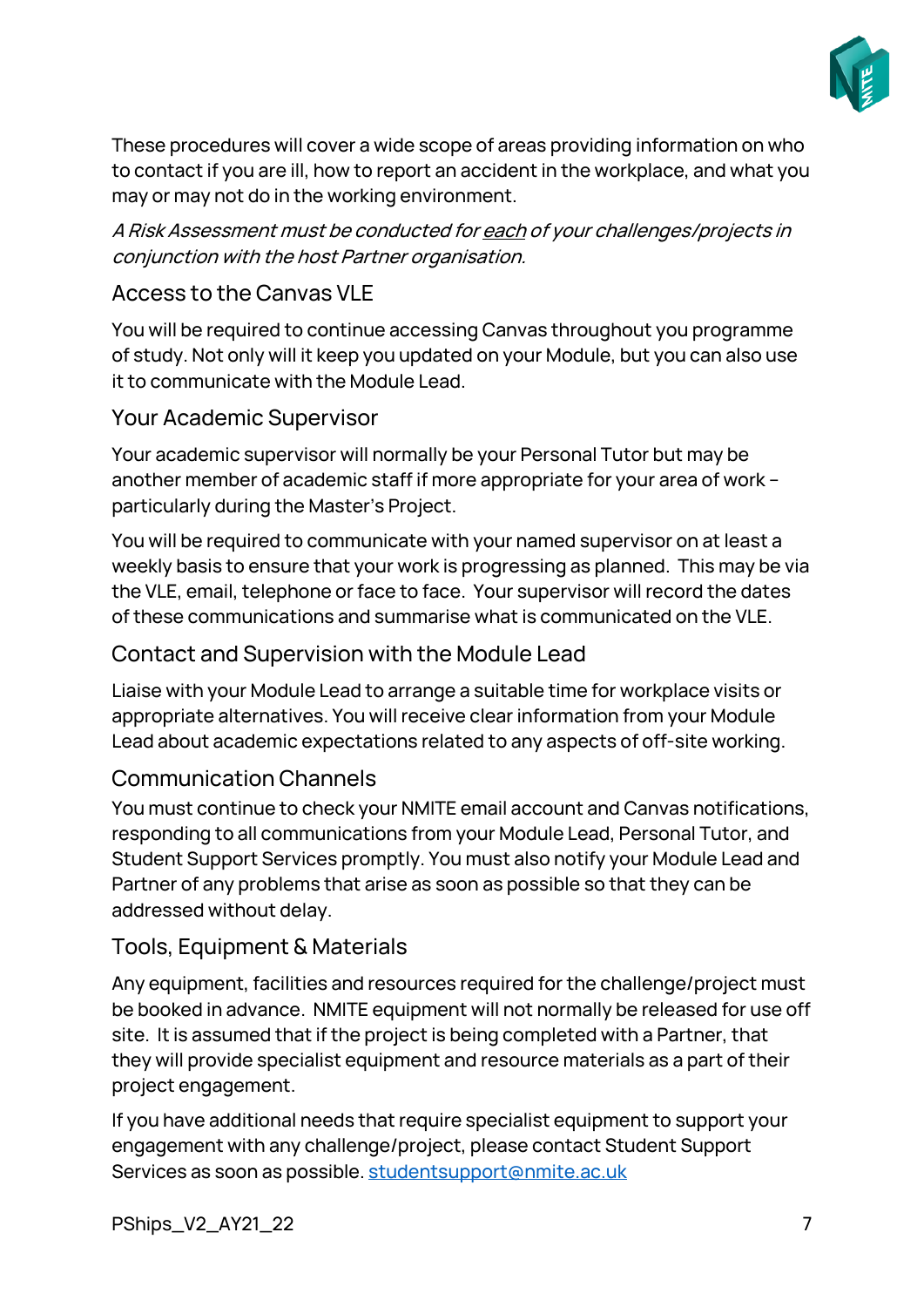

# <span id="page-7-0"></span>Attendance and Engagement

You are expected to maintain full attendance wherever possible (in accordance with the approved project brief) and to take responsibility for notifying your host Partner of any absence as soon as possible, as you'd be expected to in the workplace.

You must be clear as to your whereabouts and intended time of return if going out independently during any activity.

You must follow the reasonable instructions of the person(s) leading any activity and take care of both yourself and others in these activities.

#### <span id="page-7-1"></span>Prohibited Student Activities

Having the appropriate individual Risk Assessment(s) in place enables you to undertake work and activities that are necessary for your education and learning, whilst being properly supervised by a competent person.

You must not ever carry out any work which exceeds the Risk Assessment that is in place and/or is beyond your physical or psychological capacity.

If your host Partner organisation is considered to be a higher-risk environment, they will already have control measures in place to protect you and minimise risk for all of their employees and visitors; specific factors include exposure to radiation, noise and vibration, toxic substances, or extreme temperatures.

Any specific areas or work activities which you are not permitted to engage in, due to level of risk, will be clearly explained during their induction to your workplace and must be abided by, without exception.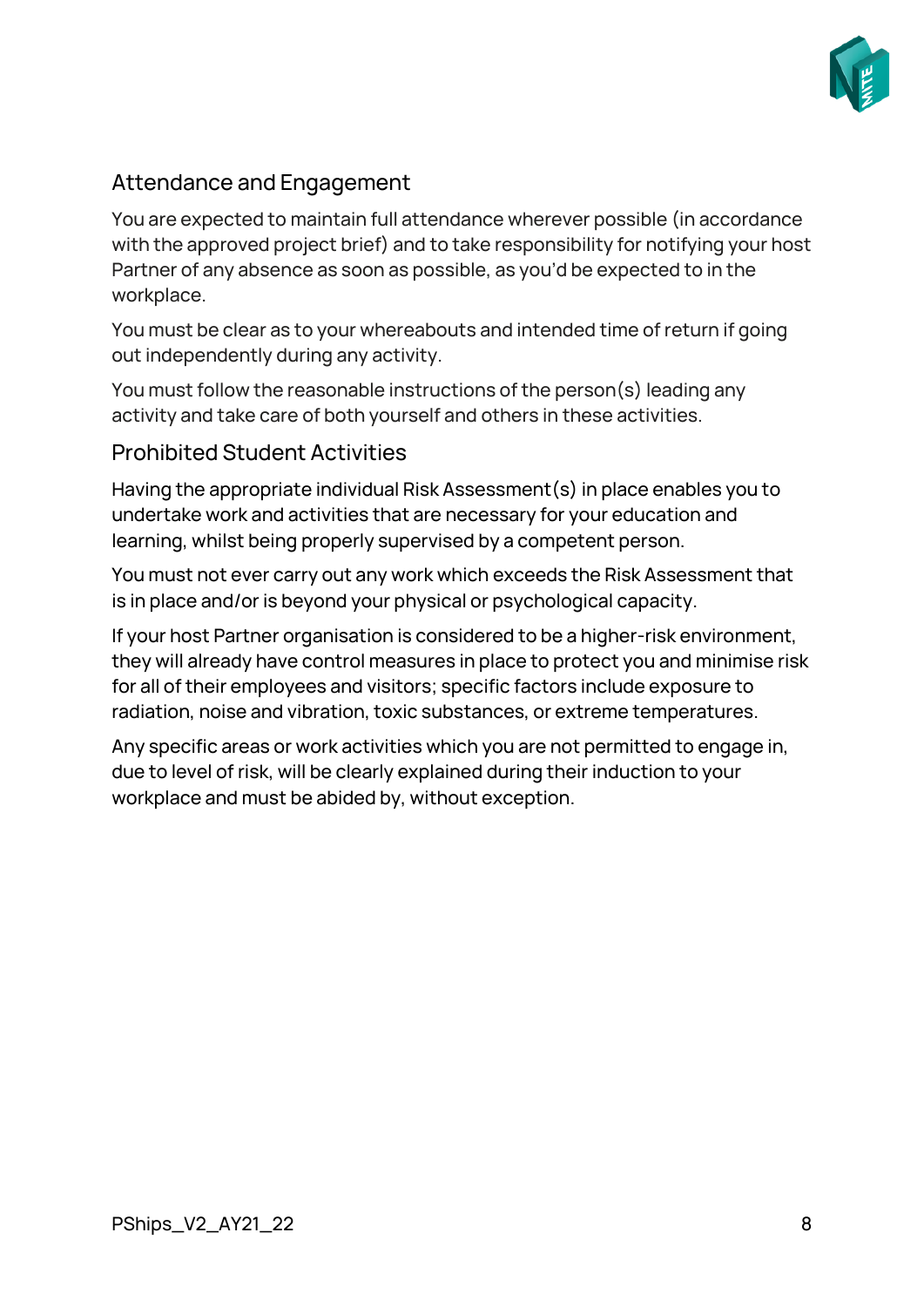

<span id="page-8-0"></span>Appendix 1 – Template Project Brief Agreement